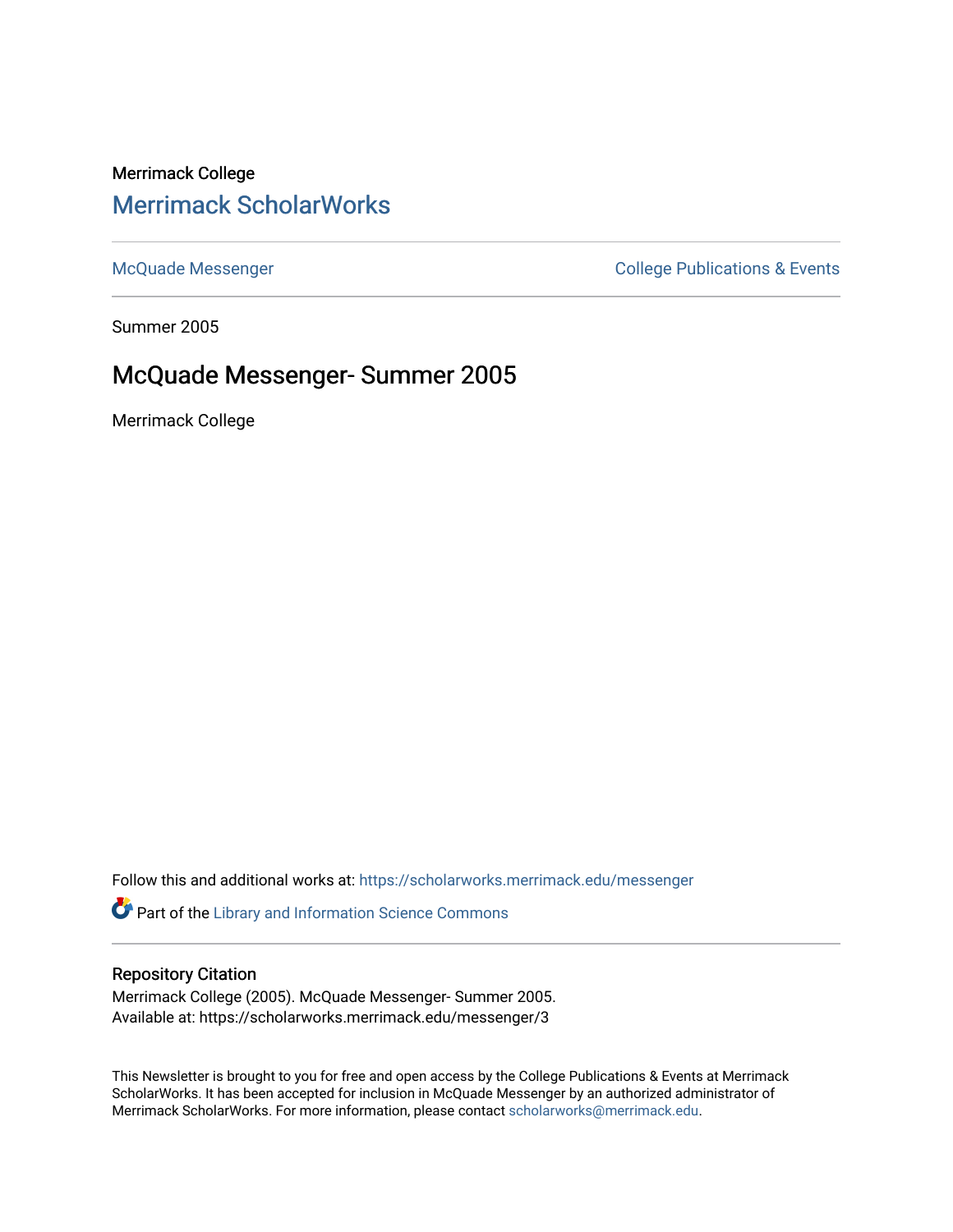# **McQuade Messenger**

# **Summer 2005 SET YOURSELF IN MOTION @ YOUR LIBRARY!**

# **From the Director's Desk End of the Year Review**



#### **Snapshots of the Activity in McQuade Library this Year:**

- Set yourself in motion @ your library banner
- 9% increase of student participation in Information Literacy **Instruction**
- Students studying in new study spaces with comfortable chairs and better lighting
- READ posters of our own Merrimack celebrities becoming the "hot" item on campus
- Reorganization of the library staff and welcoming two new librarians
- Faculty from all three divisions discussing academic integrity at the library sponsored Academic Integrity Forums
- Groups of students with their laptops using wireless connection throughout the library
- Freshmen getting Library Magic 8 Balls at the Orientation Scavenger Hunt
- Reference librarians assisting students with research projects
- "Give the Gift of Reading" program sending over 40 books to a Bronx elementary school
- English professors reviewing the literature collection with a librarian
- Student assistants showing fellow students how to use the microfilm readers
- Library Advisory Committee members discussing library issues over coffee and doughnuts
- Academic Integrity webpage added to library website
- Lunchtime book discussions in the Library Director's office
- Displays of memorabilia and exhibits of photographs and paintings
- Senior library assistants enjoying an ice cream farewell reception with the library staff!

These are just a few of my memories from this past year. It's been a good year. May you all have a restful summer. Remember the library is open all year so if you are in need of a good book to read, journal articles for research projects, or a video/dvd to enjoy – please come in and visit. We will be here!

*~ Barbara Lachance, Library Director*

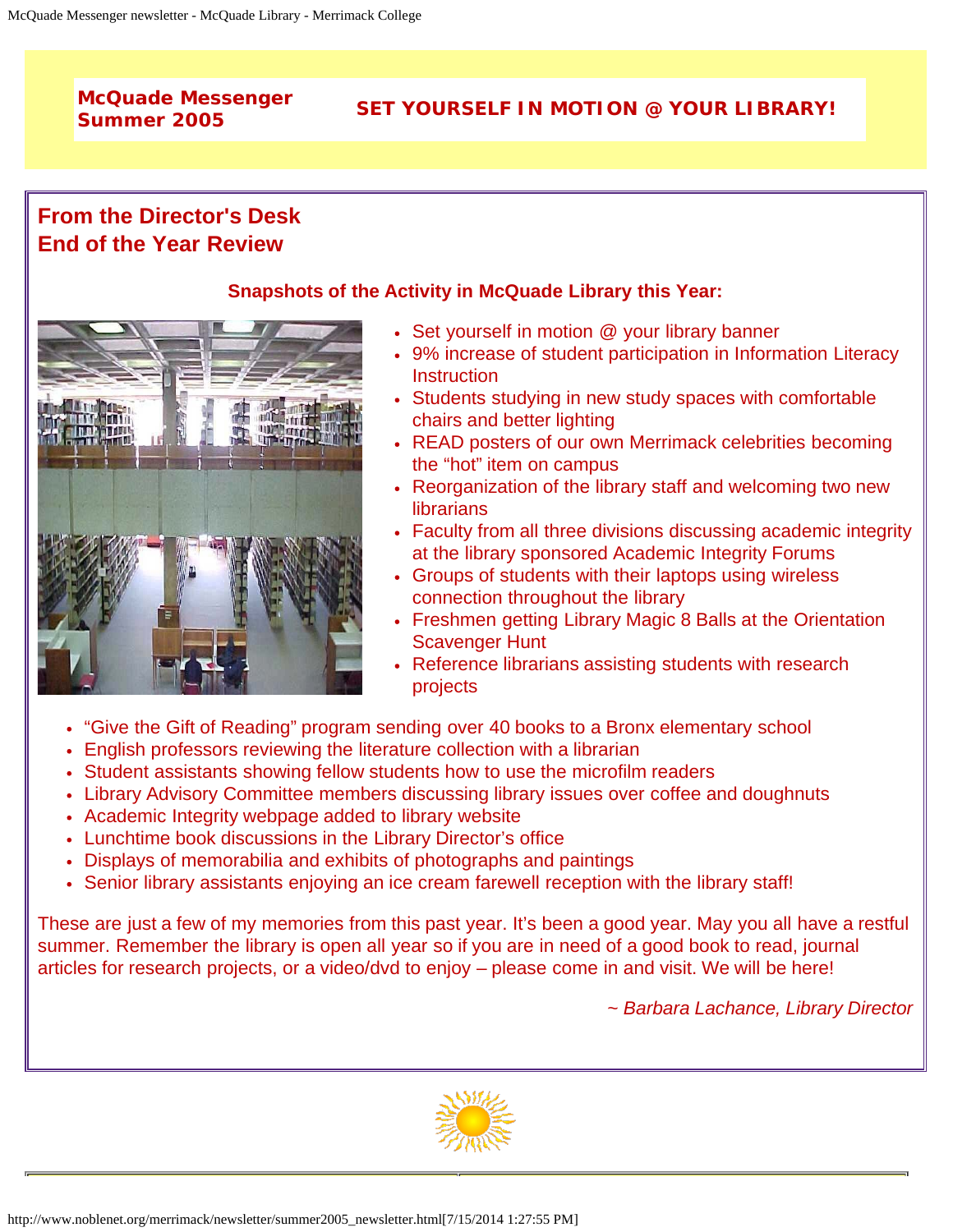$\setminus$ 

#### **Have you seen our posters?**



We hope you enjoyed our READ poster series this year which featured Merrimack "celebrities" with their favorite books.

Suggestions for next year's celebrities are welcome. Please contact [Kevin Salemme,](mailto:kevin.salemme@Merrimack.edu) Director of Media Services, with your ideas!

#### **What's New on our Website**

Have you seen our new **[booklists area?](http://www.noblenet.org/merrimack/booklists/booklists.htm)**

Our New Books Lists feature recent additions to the McQuade Library collection:

[April 2005 Acquisitions](http://www.noblenet.org/merrimack/booklists/apr05.htm)

Are you looking for a good summer read? Check out

**McQuade Library** 

Take a look at our **Holocaust Remembrance [Booklist](http://www.noblenet.org/merrimack/booklists/holocaust.htm)** 

We have also created a [Pope Benedict XVI](http://www.noblenet.org/merrimack/booklists/Pope.htm) [information resources website.](http://www.noblenet.org/merrimack/booklists/Pope.htm)



*Photo courtesy of Biography Resource Center*



#### **Academic Integrity Update**

The Library Advisory Committee has been charged with developing a plan to address academic integrity at Merrimack College. This semester, the committee held a series of open forums to learn more about the opinions of faculty on our campus concerning academic integrity.

In further efforts to raise awareness of this important issue, the librarians have created an academic integrity website. These pages link to quality resources and helpful sites relating to academic integrity. Sections include:

**\*What is Academic Integrity? \*Resources for Students \*Resources for Faculty**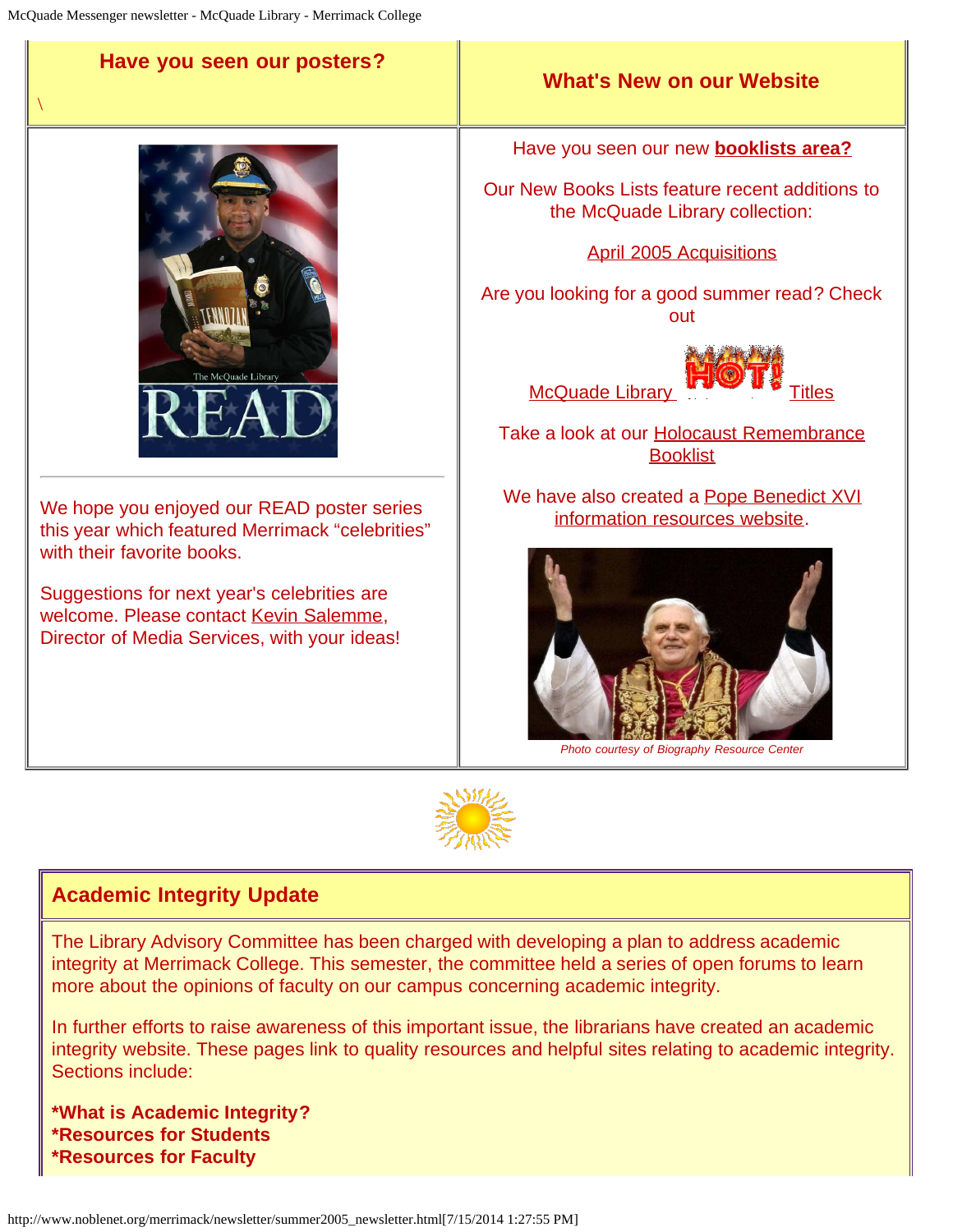#### **\*Copyright and Fair Use Information \*Tutorials \*In the Media**

These pages reside on the library website and are available at: [http://www.noblenet.org/merrimack/academic\\_integrity/home.htm](http://www.noblenet.org/merrimack/academic_integrity/home.htm)

Please take some time to explore these pages. Suggestions and comments are welcome.



### **Au Revoir Senior Library Student Workers!**



The McQuade Library staff is truly proud of its twelve graduating student workers, most of whom have worked at the library for four years.

Elizabeth Ketcham, Caitlin Macadino, Maureen Moroney and Jarrod White worked at the Circulation Desk; Doan Cao and Lauren Tornatore worked in the Periodicals Room; Annemarie Donegan, Kristen Murdica, Jillian Nannicelli and Bianca Rossetti worked in the Media Center; and Joseph St. Germain worked in Tech Processing and Circulation.

Seven of our workers are Presidential Scholars, and many of our graduates plan to attend graduate school, travel abroad, and work (several already have jobs lined up).

Lauren, Maureen, Jillian, Elizabeth and Caitlin have even taken up modeling -- they are the stars of our May READ Poster (see above). Look for it on campus!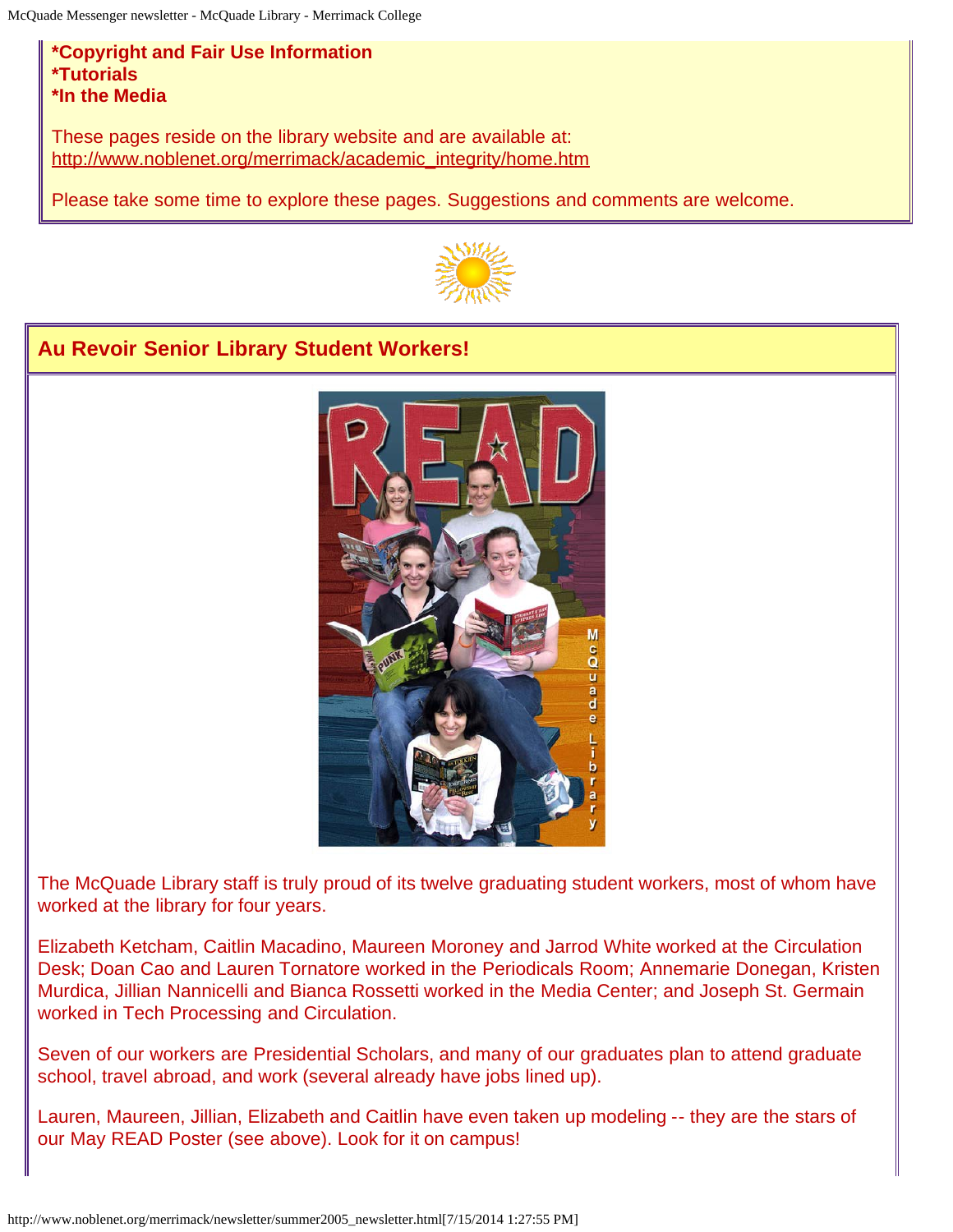We will miss all our senior library student workers, and we wish them much success and happiness!!

*Submitted by Chris Condon*





Nadine Gordimer, the South African writer, remarked recently that if you want to learn about Napoleon Bonaparte's disastrous Russian campaign, you can do research and read about it in history books. But, she beckons, if you really want to experience it, you